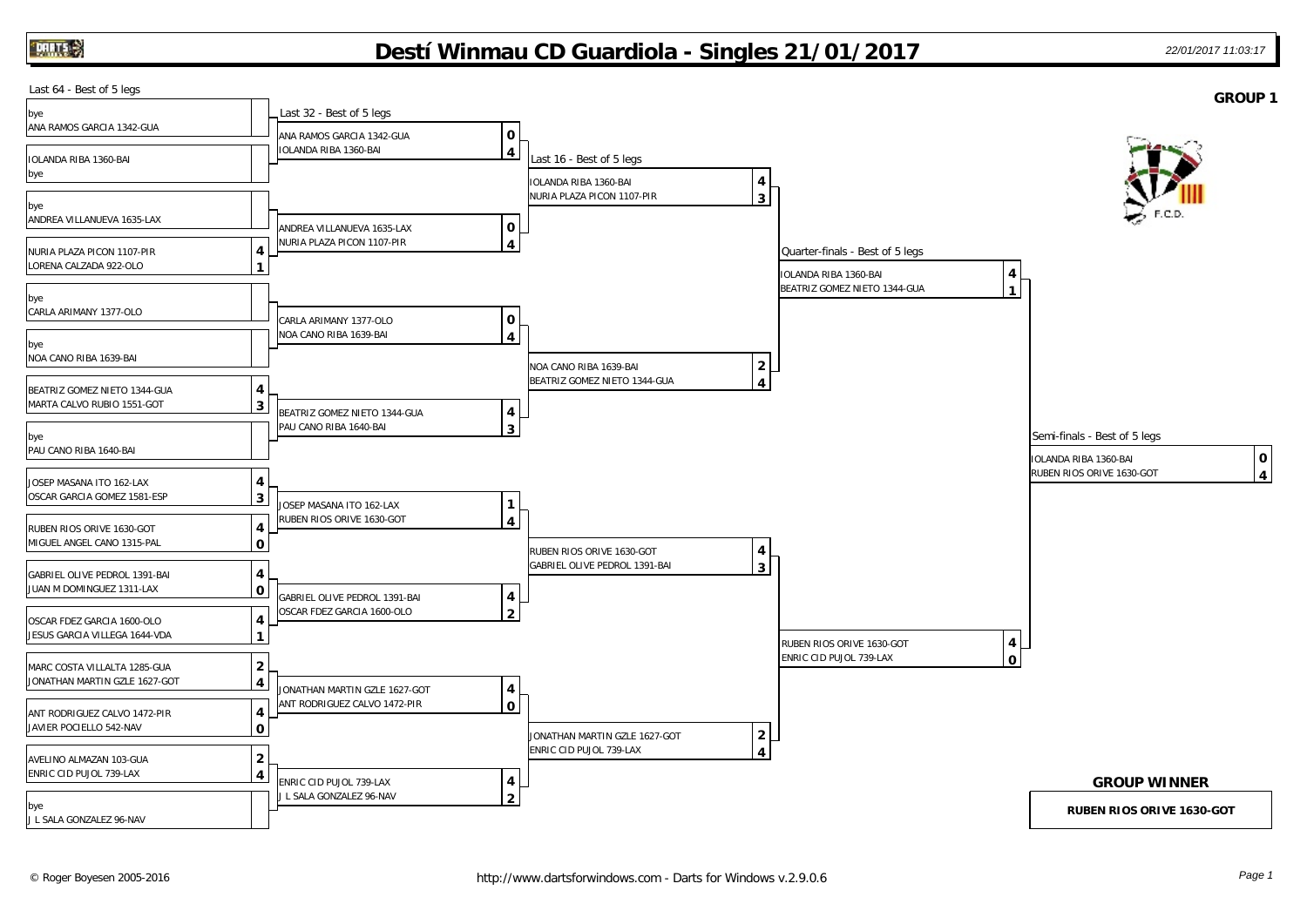## **Destí Winmau CD Guardiola - Singles 21/01/2017** *22/01/2017 11:03:17*